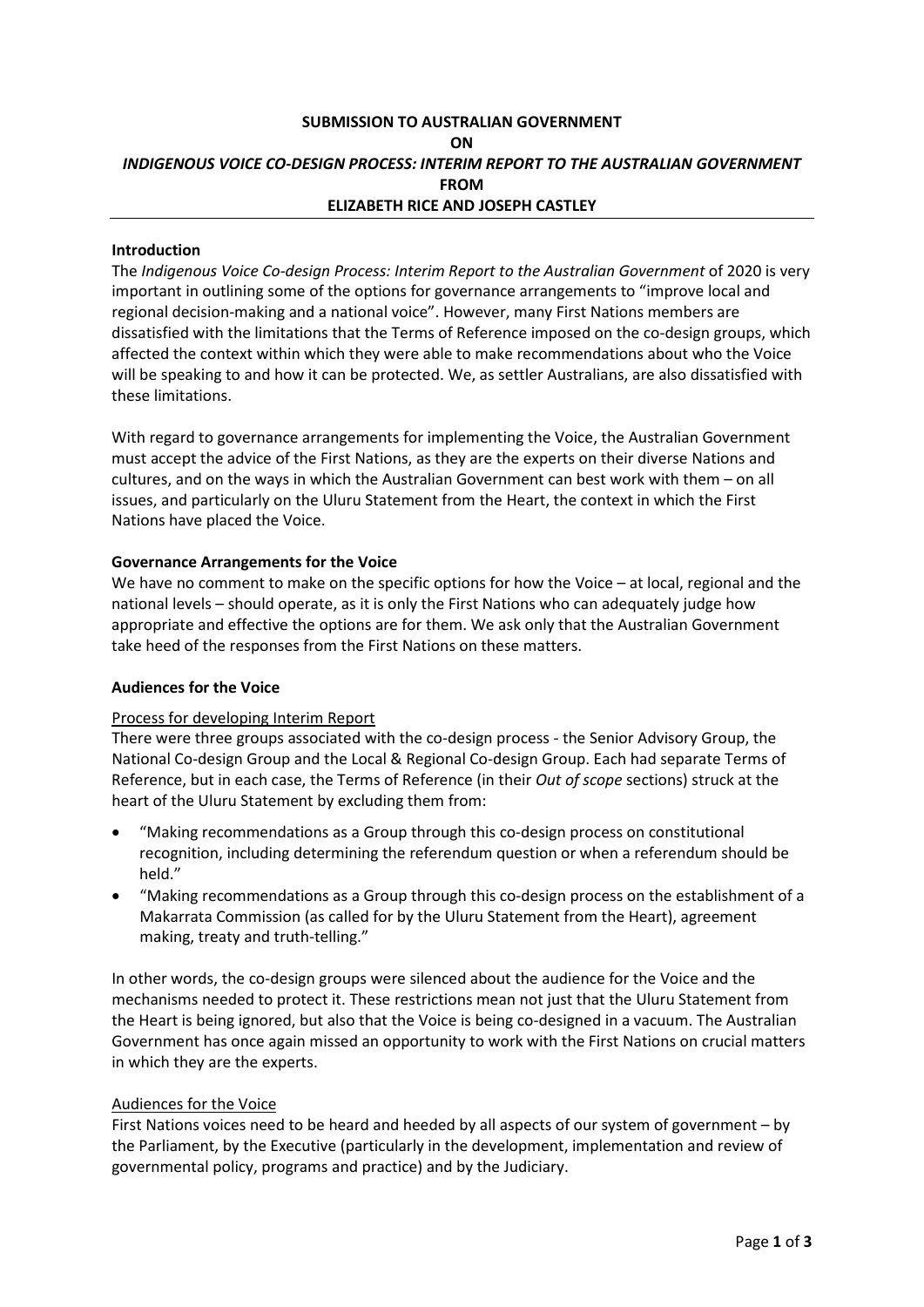Some have suggested that this need could be met through a legislated Voice to Parliament. However, enabling legislation is not sufficient to protect the Voice, as the fate of the *Aboriginal and Torres Strait Islander Commission Act* demonstrates, ie enabling legislation can be amended or repealed. Enabling legislation must therefore be underpinned by the enshrining of a Voice to Parliament in the Australian Constitution. Although changes to the *Commonwealth of Australia Constitution Act* are not easy to achieve, they are also not easy to undo.

### **First Nations' Expertise**

The First Nations have expertise that colonial descendants and other immigrant Australians do not, and cannot, have. It is more than time for all Australian governments and their agencies to recognise this. As I heard Aunty Glendra (Galiindurra) Stubbs, a Wiradjuri woman and Elder in Residence at UTS Jumbunna, say recently, First Nations need governments to listen to them and act on what they say. She also said that while it can be argued that this is the right of the First Nations as Indigenous Peoples, it needs to be recognised that it is also essential to success. As she said:

*This is because we are the only people who have the expertise on the central issues that create success.* 

She then explained why:

- *We are the experts on our diverse Nations and their cultures*
- *We are the experts on the ways settler systems have affected – and continue to affect - our Nations and cultures*
- *We are the experts on the changes today's governments need to make to ensure selfdetermination for First Nations peoples*
- *We are also the experts on how our Nations can adapt to settler systems - without sacrificing the integrity of our own Nations and cultures.*

*We also have the 'on the ground' knowledge of our communities and how they work. That means we have the expertise to design, implement and evaluate what is needed for our families and communities – in all their diversity – to thrive.*

*Over the last year, governments have stressed that, to deal with the COVID-19 emergency, they are not playing politics but taking the advice of the medical experts. We ask them, in these emergencies in First Nations life, to take our advice in the areas where we are the experts.*

Aunty Glendra's comments were made in the context of First Nations deaths in custody, and of the failure of governments over 30 years to take sufficient action to prevent them. However, her comments apply equally to all elements of the Uluru Statement from the Heart, the First Nations own statement of what matters most to them – truth telling, treaty and a constitutionally protected voice to Parliament.

#### **Conclusion**

Most of our submission is a critique of a key exclusion from the Terms of Reference for the three groups associated with the co-design process. We maintain that this critique is a legitimate response to the omission of such a critical issues, ie "the establishment of a Makarrata Commission (as called for by the Uluru Statement from the Heart), agreement making, treaty and truth-telling".